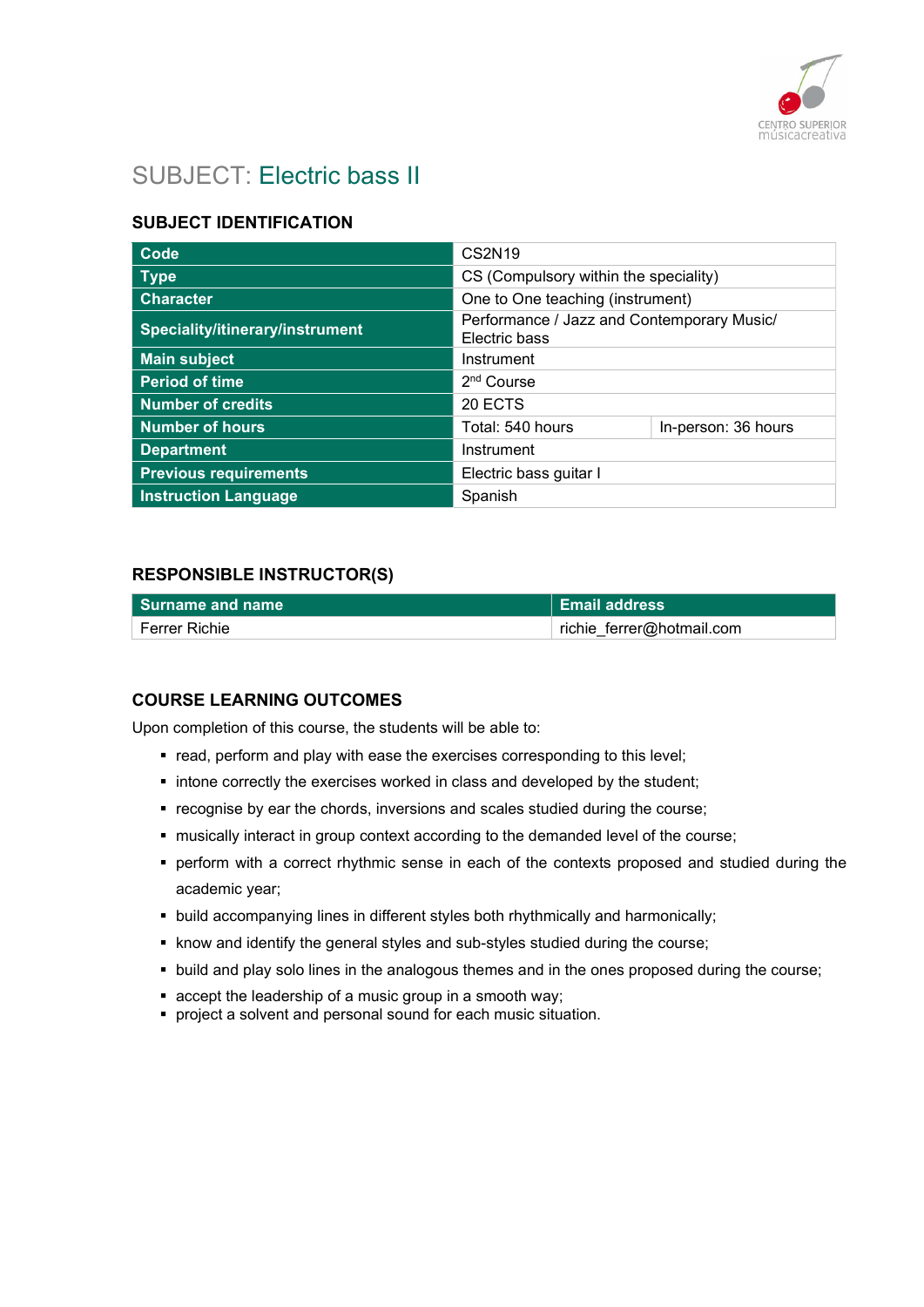

## COURSE CONTENT

| <b>Thematic block</b>                          | <b>Theme/ Repertoire</b>                                                                                                                              |
|------------------------------------------------|-------------------------------------------------------------------------------------------------------------------------------------------------------|
|                                                | Theme 1. Major scale modes.                                                                                                                           |
| I. Scales                                      | Theme 2. Chord scales: lidiab7, mixolidiab13, mixolidiab9b13,<br>altered                                                                              |
|                                                | Theme 3. Intervallic exercises in all the studied scales: 3rd, 4th, 5th,<br>6 <sup>th</sup> , 7 <sup>th</sup> , 8 <sup>th</sup>                       |
|                                                | Theme 1. Triads (all inversions): major, minor, augmented,<br>diminished, sus4                                                                        |
| II. Arpeggios and chords                       | Theme 2. Four-part chords: maj7, m7, m7b5, dim7, 7, 7sus4, m6 in<br>two octaves in 8th notes. Minimum quarter note = 120 bpm.                         |
|                                                | Theme 3. Arpeggios sequences by circles of fifths, descending                                                                                         |
| III. Harmonic progressions                     | Theme 1. Minor and major cliché lines (all keys)                                                                                                      |
|                                                | Theme 2. Jazz Blues, Rhythm Changes (all keys)                                                                                                        |
|                                                | Theme 1. Performance of technical studies, melodic resources;<br>comping.                                                                             |
| IV. Performance of the<br>repertoire           | Theme 2. Standards performance; bebop; contemporary music<br>pieces.                                                                                  |
|                                                | Theme 3. Melodies/solos transcription performance.                                                                                                    |
|                                                | Theme 4. Final recital preparation.                                                                                                                   |
|                                                | Theme 1. Basic improvisation with scales, arpeggios and chromatic<br>slurs over the proposed repertoire pieces and their more common<br>variations.   |
| V. Improvisation                               | Theme 2. Improvisation integrated with the new patters learn in the<br>previous academic year (blues, pentatonic).                                    |
|                                                | Theme 3. Application of basic concepts in improvisation (Hal<br>Croock).                                                                              |
| <b>VI. Reading</b>                             | Jim Snidero: Jazz Conception, ex 13;16;20. Reading Contemporary<br>Electric Bass p. 37,78,79. Reading of the classic authors.                         |
|                                                | Theme 1. Auditive recognition and tuning in the modes of the major<br>scale.                                                                          |
| VII. Ear training applied to<br>the instrument | Theme 2. Auditive recognition and correct intonation of the following<br>scales: lydian b7, mixolydian b13, mixolydian b9b13, altered 7, and<br>7sus. |
|                                                | Theme 3. Recognition and tuning of all the inversions in the major,<br>minor, augmented and diminished triads.                                        |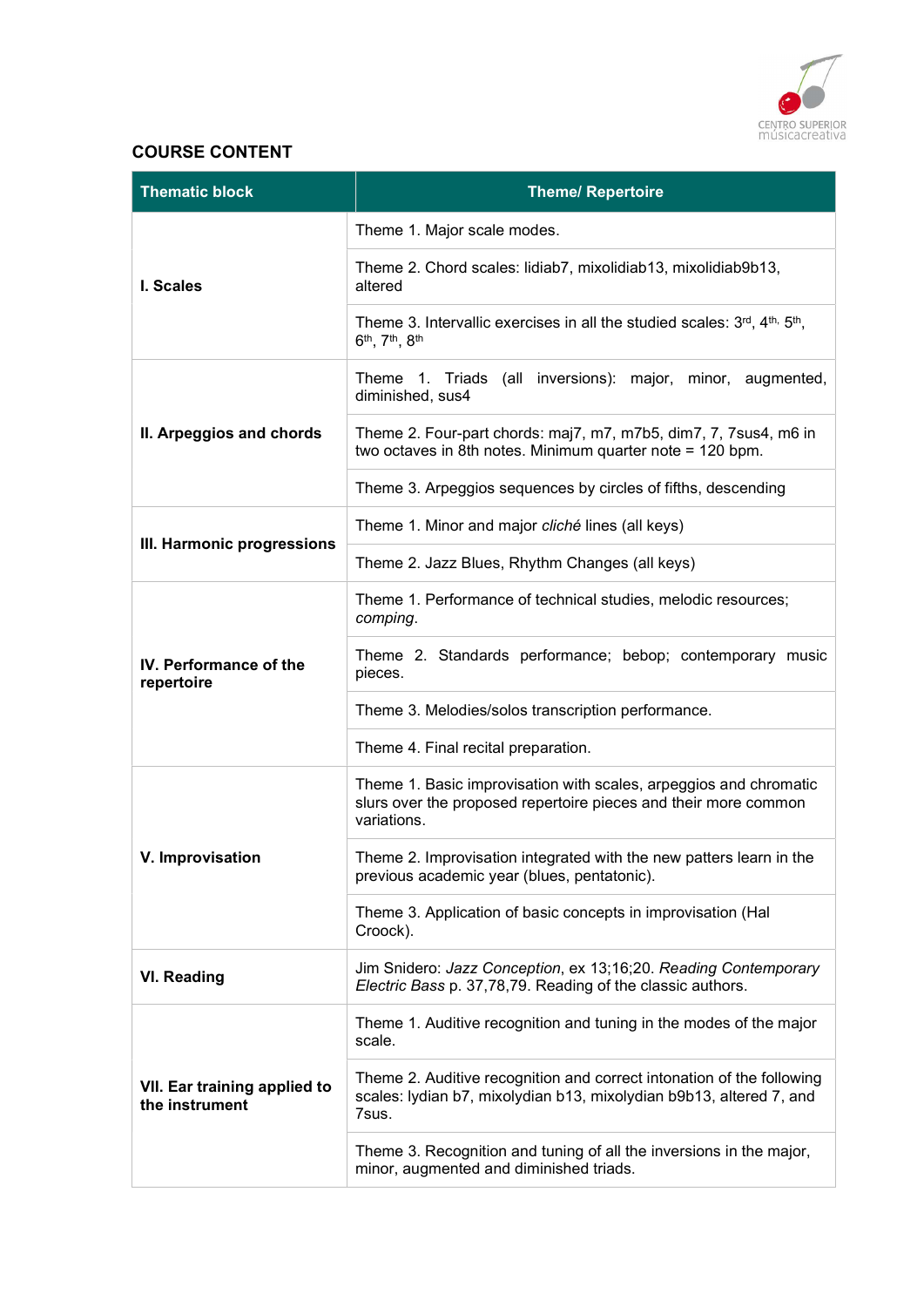

|                                 | Theme 4. Recognition and tuning of the tetrads maj7, m7, m7b5,<br>dim 7, 7, 7sus 4 and m6.                                 |
|---------------------------------|----------------------------------------------------------------------------------------------------------------------------|
|                                 | Theme 5. Auditive recognition of the structures corresponding to this<br>level.                                            |
|                                 | Theme 6. Auditive recognition of the most common variations of the<br>pieces corresponding to this level.                  |
|                                 | Theme 7. Transcription.                                                                                                    |
|                                 | Theme 1. Use and practice of the musical interaction as a<br>improvisation practice complement.                            |
| <b>VIII. Music inter-action</b> | Theme 2. Application of re recognition of the structures studied during<br>the course in a musical discourse in real time. |
|                                 | Theme 1. Articulation.                                                                                                     |
|                                 | Theme 2. Acoustic sound.                                                                                                   |
| IX. Concepts                    | Theme 3. Amplified sound possibilities.                                                                                    |
|                                 | Theme 4. Transcription of different instrumentalists.                                                                      |

# STUDENT´S STUDY HOURS PLANNING

| <b>Activity type</b>                                           | <b>Total hours</b> |
|----------------------------------------------------------------|--------------------|
| <b>Theoretic activities</b>                                    | 5 hours            |
| <b>Practice activities</b>                                     | 25 hours           |
| Other training mandatory activities (seminars, workshops etc.) | 2 hours            |
| <b>Test taking</b>                                             | 4 hours            |
| <b>Student self-study hours</b>                                | 484 hours          |
| <b>Practice preparation</b>                                    | 20 hours           |
| Total of student working hours                                 | 36+484=540hours    |

## **METHODOLOGY**

| <b>Theoretical activities</b>                                                | Theoretical/conceptual explanations and analysis of different<br>examples coming from all the most relevant music styles.                                                                        |
|------------------------------------------------------------------------------|--------------------------------------------------------------------------------------------------------------------------------------------------------------------------------------------------|
| <b>Practical activities</b>                                                  | Practical application of what has been studied in class through<br>transcriptions, collective group intonation, performance with<br>instrument, sight-reading, rhythms and melodies composition. |
| <b>Other training mandatory</b><br>activities (workshops,<br>seminars, etc.) | Meet the Artists (MTA) sessions, concerts, rehearsals etc.                                                                                                                                       |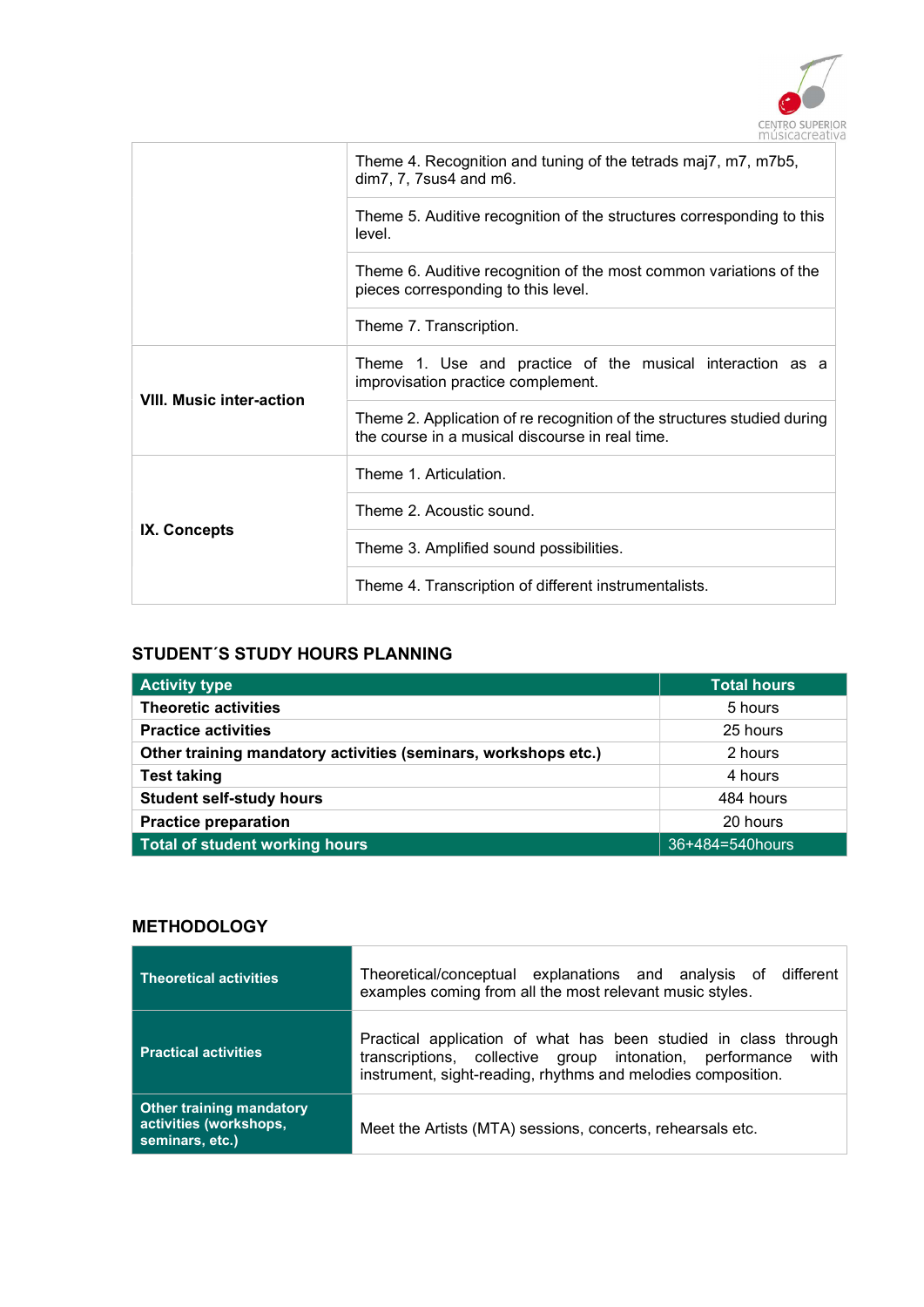

## ASSESSMENT TOOLS

| <b>Theoretical activities</b>                                                   | Participation: The students must actively participate in class, proving<br>interest and/or understanding of the content covered.<br>Continuous evaluation: The students must fulfil the requested<br>assignments during the whole academic course, proving research<br>ability and practice synthesis skills concerning theoretical concepts<br>linked to performance.                                                                                                                                                                                                                                                 |
|---------------------------------------------------------------------------------|------------------------------------------------------------------------------------------------------------------------------------------------------------------------------------------------------------------------------------------------------------------------------------------------------------------------------------------------------------------------------------------------------------------------------------------------------------------------------------------------------------------------------------------------------------------------------------------------------------------------|
| <b>Practical activities</b>                                                     | <b>Participation:</b> The students must actively participate in class, proving<br>interest and/or understanding of the content covered.<br>Continuous evaluation: The students must fulfil the requested practical<br>assignments during the whole academic course based on to team-<br>work dynamics and also prove writing and oral skills, beside<br>performing skills.<br>Performance exams: The students must take at least two exams<br>during the academic course in order to show the practical skills<br>acquired and the practical assimilation of the course contents,<br>following the tests instructions. |
| <b>Other educational mandatory</b><br>activities (workshops,<br>seminars, etc.) | Participation: The students must actively participate in the different<br>relevant events as considered by the instructor or by the degree<br>coordinators.                                                                                                                                                                                                                                                                                                                                                                                                                                                            |

### ASSESSMENT CRITERIA

| <b>Theoretical activities</b>                                                | To reasonably apply a conceptual/theoretical framework to the<br>performance and analyse consequently examples from the most<br>relevant music styles and the corresponding performing techniques.                                                |
|------------------------------------------------------------------------------|---------------------------------------------------------------------------------------------------------------------------------------------------------------------------------------------------------------------------------------------------|
| <b>Practical activities</b>                                                  | To prove technical and performing skills through performing tests and<br>through technical, sight-reading and improvisation exercises that will<br>enable the identification of problematics and the improvement and<br>development of new tools. |
| <b>Other training mandatory</b><br>activities (workshops,<br>seminars, etc.) | To attend and participate in the relevant events for their education<br>(Meet the artists sessions, invited professors sessions, concerts and<br>rehearsals)                                                                                      |

## GRADE DETERMINATION SYSTEM

## Grade determination system in continuous assessment

|                       | <b>Grade percentage</b> |
|-----------------------|-------------------------|
| Continuous assessment | 20%                     |
| Mid-term exam         | 30%                     |
| Final exam            | 50%                     |
| Total                 | 100%                    |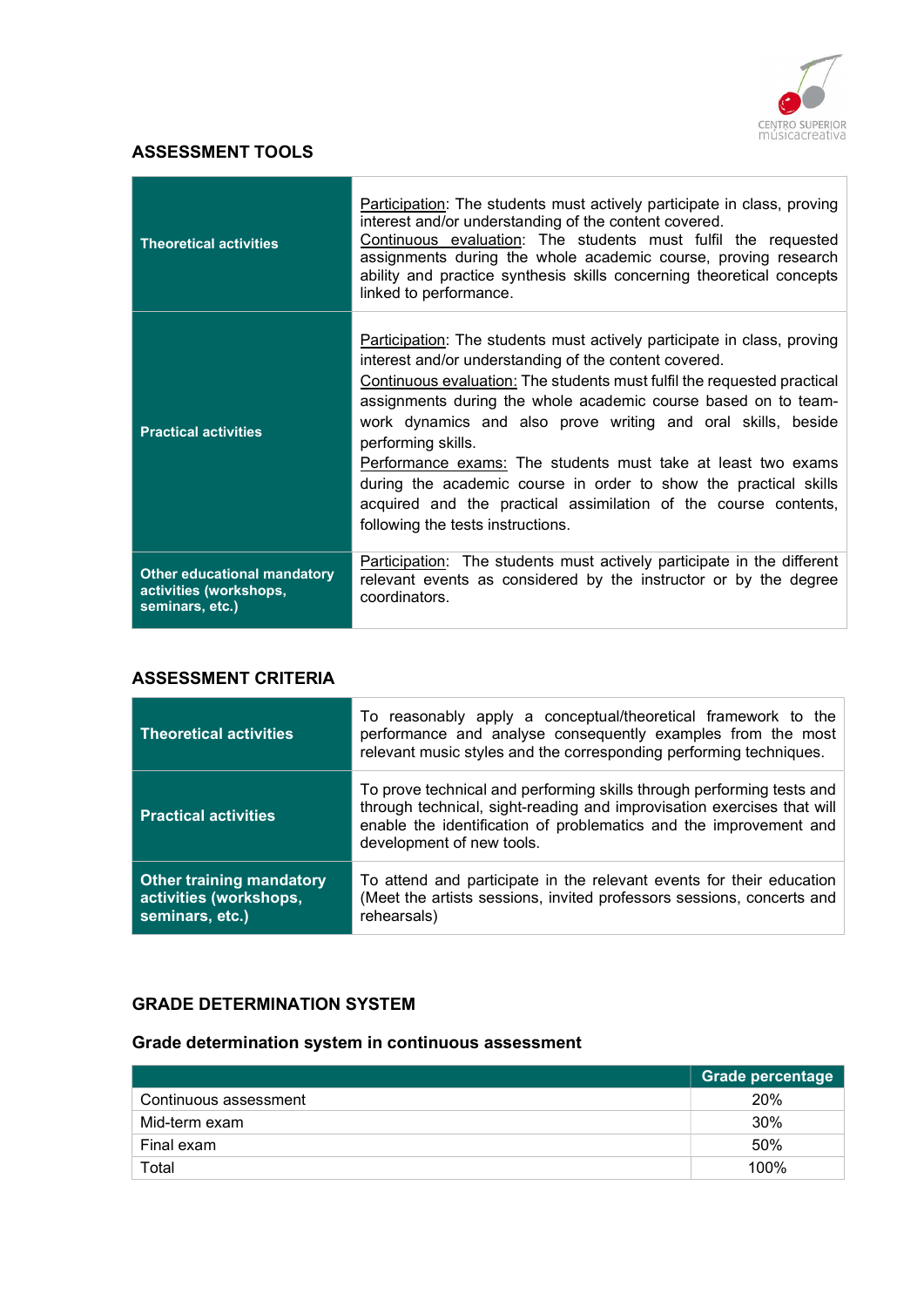

### Grade determination system in cases of loss of continuous assessment right

|                        | Grade percentage |
|------------------------|------------------|
| Final exam             | 80%              |
| $\tau$ <sub>otal</sub> | 80%              |

#### Grade determination system for the extraordinary assessment call

|             | <b>Grade percentage</b> |
|-------------|-------------------------|
| Retake exam | 100%                    |
| Total       | 100%                    |

#### Grade determination system for students with disabilities

In principle, the grade determination system for students with disabilities will be carried out following the criteria set for the rest of the students, ensuring equal opportunities and conditions for all the students. However, if necessary, the instructor in charge will take into account the type of disability of the concerned student. Should the situation apply, the assessment conditions will be adapted in accordance to the limitations of the corresponding disability.

These considerations will be established once the concerned student enrols in the corresponding courses. For the official records, the student and/or the student representative will be requested to present the corresponding disability report for the official accreditation.

|                       | <b>Grade percentage</b> |
|-----------------------|-------------------------|
| Continuous evaluation | 20%                     |
| Mid-term exam         | 30%                     |
| Final exam            | 50%                     |
| Total                 | 100%                    |

## RESOURCES AND BIBLIOGRAPHY

# Campus online https://musicacreativa.classlife.education/

#### Bibliography

| <b>Tittle</b>    | Ready, aim, improvise              |
|------------------|------------------------------------|
| <b>Author</b>    | Hal Crook                          |
| <b>Publisher</b> | <b>Berklee Press</b>               |
|                  |                                    |
| <b>Tittle</b>    | How to improvise                   |
| <b>Author</b>    | <b>Hal Crook</b>                   |
| <b>Publisher</b> | <b>Berklee Press</b>               |
|                  |                                    |
| <b>Tittle</b>    | Reading contemporary electric bass |
| <b>Author</b>    | <b>Rick Appleman</b>               |
| <b>Publisher</b> | <b>Berklee Press</b>               |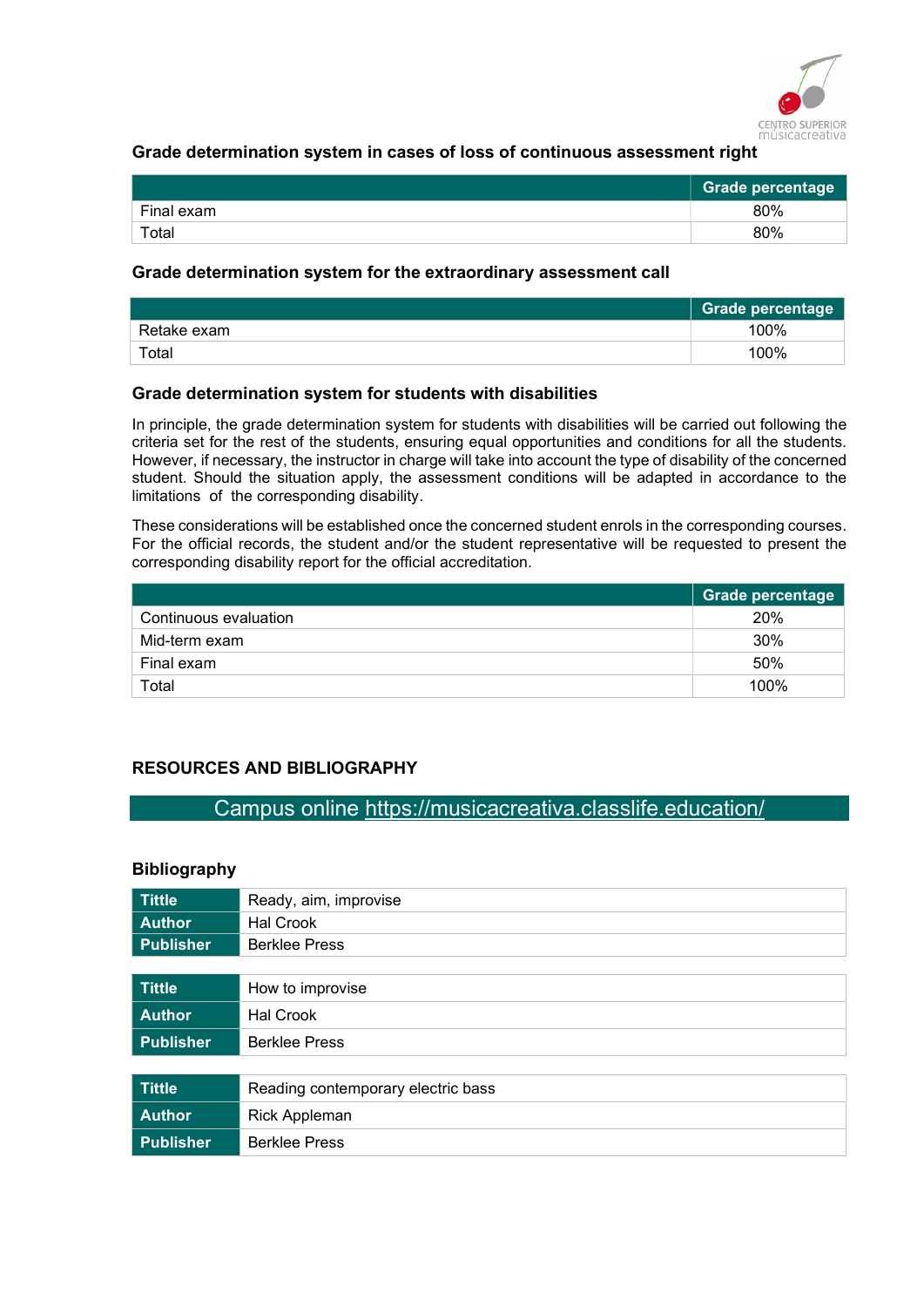

| <b>Tittle</b>    | El bajista completo                               |
|------------------|---------------------------------------------------|
| <b>Author</b>    | Rafael de la Vega                                 |
| <b>Publisher</b> | <b>Music Distribution SA</b>                      |
|                  |                                                   |
| <b>Tittle</b>    | Jazz Bass Compendium                              |
| <b>Author</b>    | Sigi Bush                                         |
| <b>Publisher</b> | <b>Advance Music</b>                              |
| <b>Tittle</b>    | Standing in the shadows of Motown                 |
| <b>Author</b>    | James Jammerson Jr.                               |
| <b>Publisher</b> | <b>Music Distribution SA</b>                      |
|                  |                                                   |
| <b>Tittle</b>    | Dominant Seventh Workout                          |
| <b>Author</b>    | Jamey Aebersold                                   |
| <b>Publisher</b> | Jamey Aebersold Jazz, Inc.                        |
|                  |                                                   |
| <b>Tittle</b>    | The Bass Bible                                    |
| <b>Author</b>    | Paul Weswood                                      |
| <b>Publisher</b> | Ama Verlag                                        |
| <b>Tittle</b>    | The improviser's Bass Method                      |
| <b>Author</b>    | <b>Chuck Sher</b>                                 |
| <b>Publisher</b> | Sher Music, co.                                   |
|                  |                                                   |
| <b>Tittle</b>    | The Music of Paul Chambers                        |
| <b>Author</b>    | <b>Jimmy Stinett</b>                              |
| <b>Publisher</b> | Paperback                                         |
|                  |                                                   |
| <b>Tittle</b>    | <b>Charlie Parker Omnibook</b>                    |
| <b>Author</b>    | Jamey Aebersold                                   |
| <b>Publisher</b> | Atlantic Music Corp.                              |
| <b>Tittle</b>    | 60 Melodic studies for acoustic and electric bass |
| <b>Author</b>    | John Patitucci                                    |
| <b>Publisher</b> | <b>Carl Fisher</b>                                |
|                  |                                                   |

| Tittle           | Modern Electric Bass |
|------------------|----------------------|
| Author           | Jaco Pastorious      |
| <b>Publisher</b> | Volonté & co.        |
|                  |                      |
| Tittle           | Jazz Styles          |